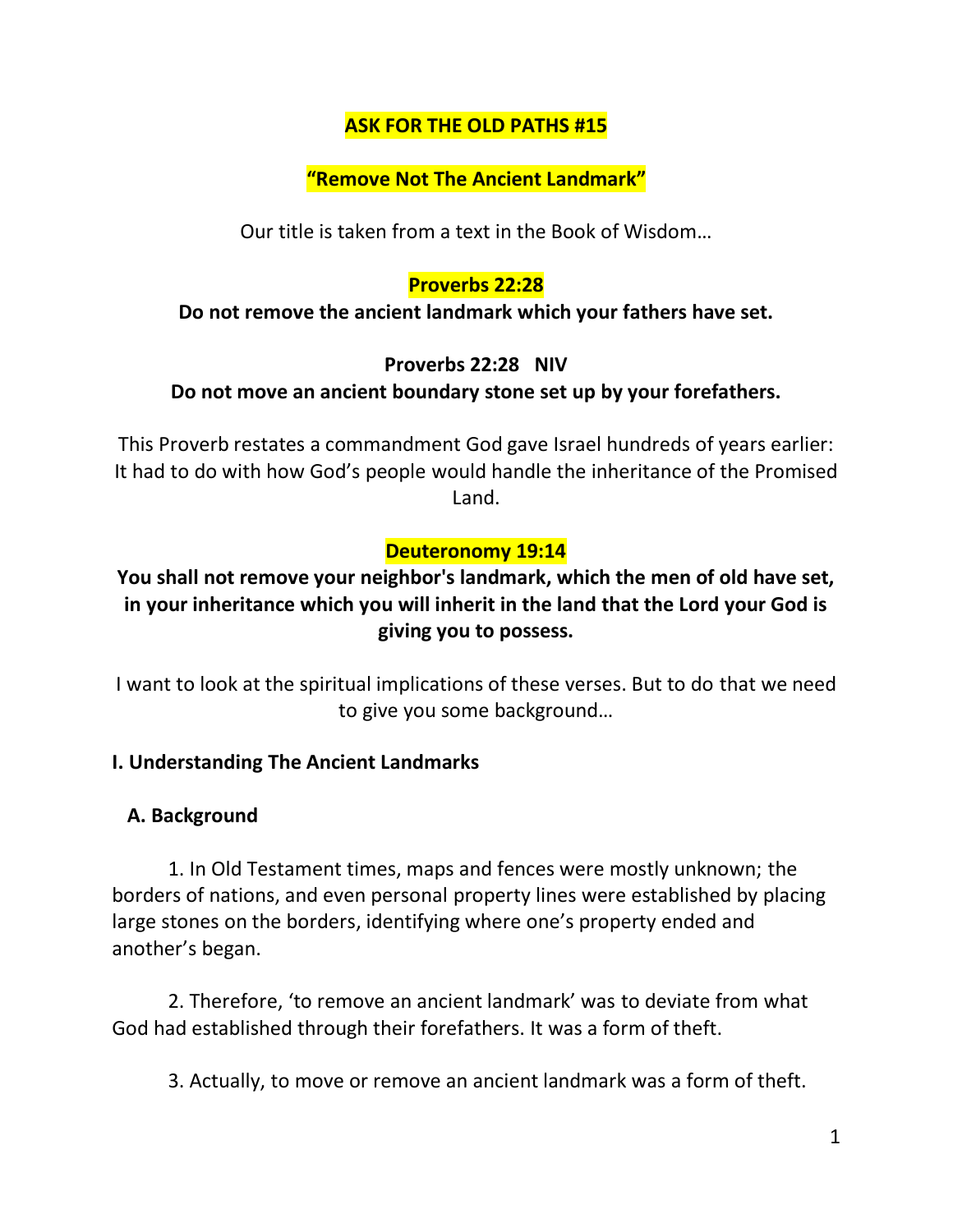a. If you wanted to take over a man's property to expand your own property, you would move the landmarks!

4. So these verses primarily refer to physical borders and property lines; but I want to show you how the principle behind this law has something to say to us today; so we need to look at…

## **B. The Spiritual Meaning of Boundaries and Landmarks**

1. Bible scholars have agreed there is a spiritual application connected to things like borders and landmarks.

## **The Biblical Illustrator**

**The criminality of removing a physical landmark is small compared with the guilt of removing the landmarks of faith, which dishonors God and injures society.** 

## **Rev. Jeremiah Cox**

**Just as the Israelites had no right to move their neighbor's landmarks to take more for themselves we have no right to move the spiritual landmarks God has set. He has established boundaries in the church, and in society that are to be respected. Those who move these landmarks will be cursed.**

a. Notice these teachers speak of things like the 'landmarks of faith' and 'spiritual landmarks'; to move or remove those things brings a curse.

2. That's from the Book of Deuteronomy, where Moses has the congregation pronounce curses on those who break God law; here are 2….

## **Deuteronomy 27:16-17**

**'Cursed is the one who treats his father or his mother with contempt.' "And all the people shall say, 'Amen!' 'Cursed is the one who moves his neighbor's landmark.' "And all the people shall say, 'Amen!'**  (Notice: how sinful it is to move a landmark!\_

3. Spiritually speaking, the 'ancient landmarks' refer to the things God has established through our forefathers that must not be removed.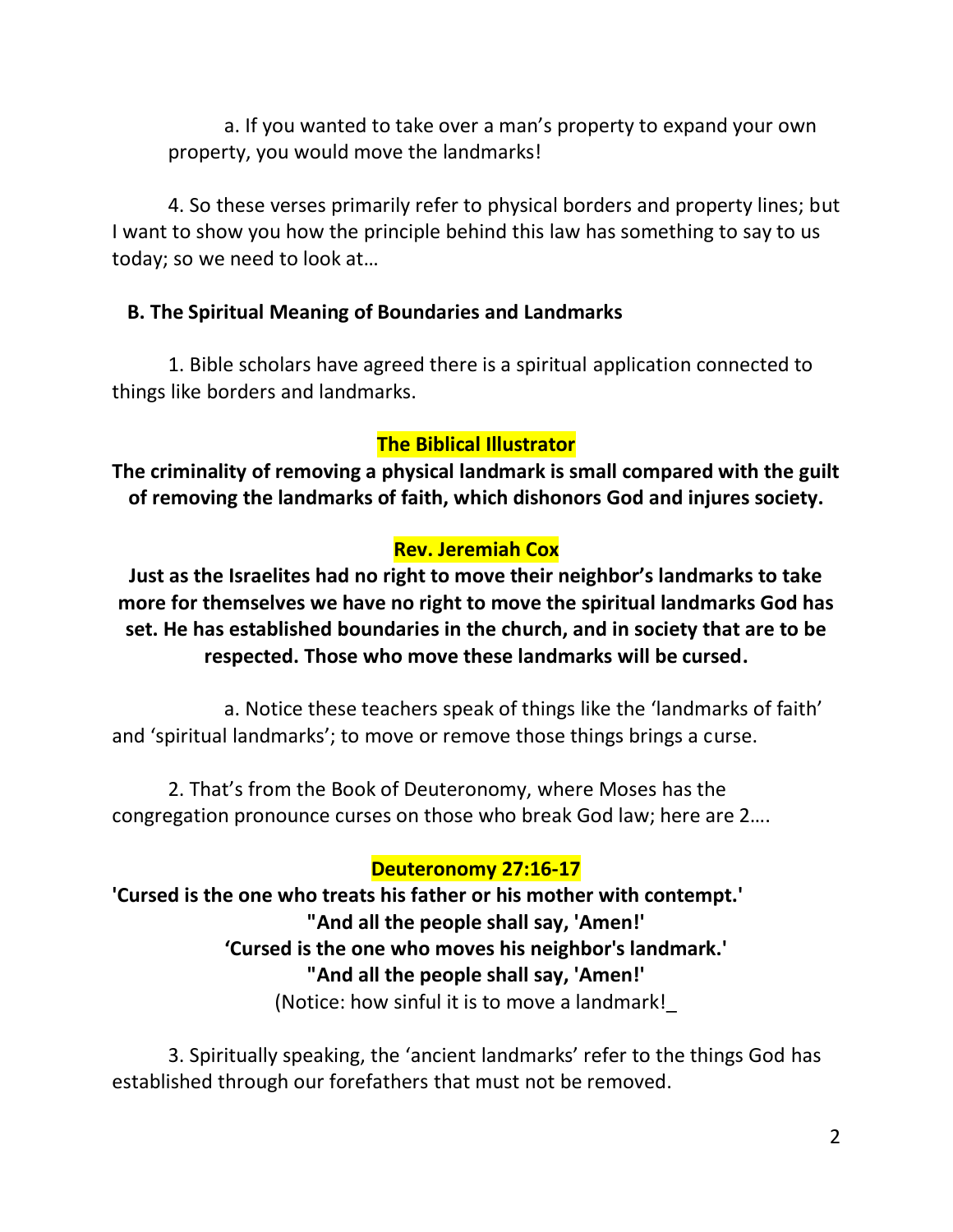4. Think of it this way: Why does a nation need borders? Why do our communities need property lines? The answer is that you cannot establish order in a society without borders and property lines.

- a. What does it mean when you see a 'city limits' sign?
- b. Why does someone put a fence around their property?

5. These 'boundaries' and landmarks establish legal jurisdictions.

## **Jurisdictions**

## **The limits or territory within which authority may be exercised.**

a. A sign that says "State Line" means you are entering a territory where the government of that state has jurisdiction.

b. A sign that says "City Limit" means that you are entering into a territory where the city government exercises authority.

c. The fence between your property and your neighbor's property defines where his authority ends and your authority begins.

6. We need physical borders, boundaries, and property lines to define the *limits* of authority. But many of God's people fail to realize that there are *spiritual* borders boundaries and property lines, because…

## **C. God Is All About Government**

1. We see this verse on our Christmas cards but never stop to think of what it means.

# **Isaiah 9:6-7**

**For unto us a Child is born, unto us a Son is given; and the government will be upon His shoulder. Of the increase of His government and peace there will be no end…**

a. What 'government'? ALL government!

# **Romans 13:1-2**

**Let every soul be subject to the governing authorities. For there is no authority except from God, and the authorities that exist are appointed by God.**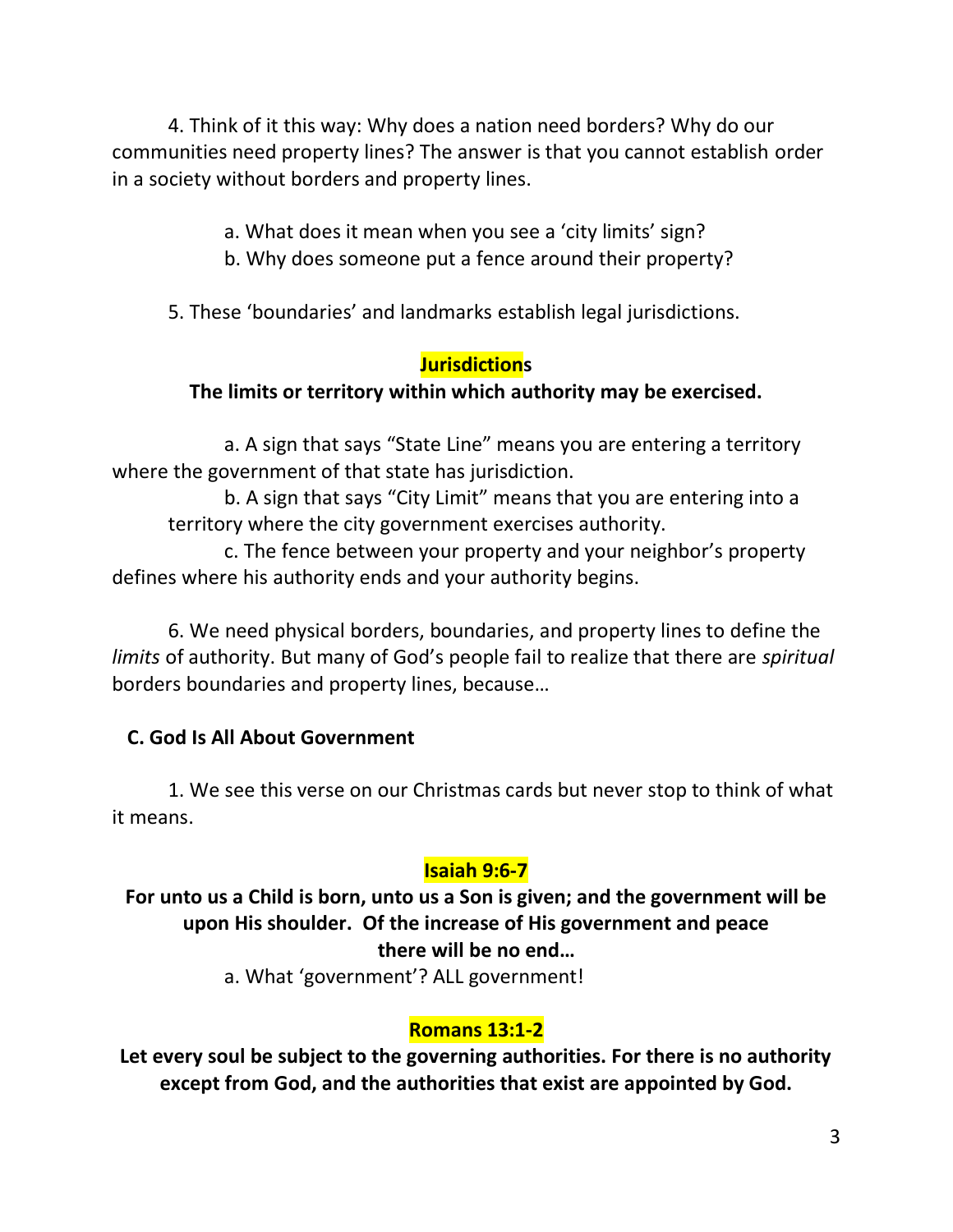2. God has all authority; all earthly authority is delegated authority; all earthly authority is *limited* authority.

3. The Word of God tells us that God Himself has delegated authority to men in what we might call 'spheres' of government, and He has set landmarks and boundaries for each…

# **GOD'S SPHERES OF GOVERNMENT SELF government FAMILY government**

# **CHURCH government CIVIL government**

a. Notice the ORDER of government and the limits.

4. God has laid down landmarks and boundaries, or jurisdictions, for each sphere of government.

a. These landmarks are revealed in God's law.

5. We just taught 2 messages on the Garden of Eden that demonstrate what we've said. God made man and set a boundary: He gave them freedom, selfgovernment over all creation to do as they please, except for ONE THING.

6. God denied them the freedom to define good and evil for themselves.

**II. More Examples of Moving the Ancient Landmarks**

# **A. Gender: What Could Be Clearer?**

1. What could be clearer than the ancient landmark about gender?

# **Genesis 1:27**

**So God created man in His own image; in the image of God He created him; male and female He created them.**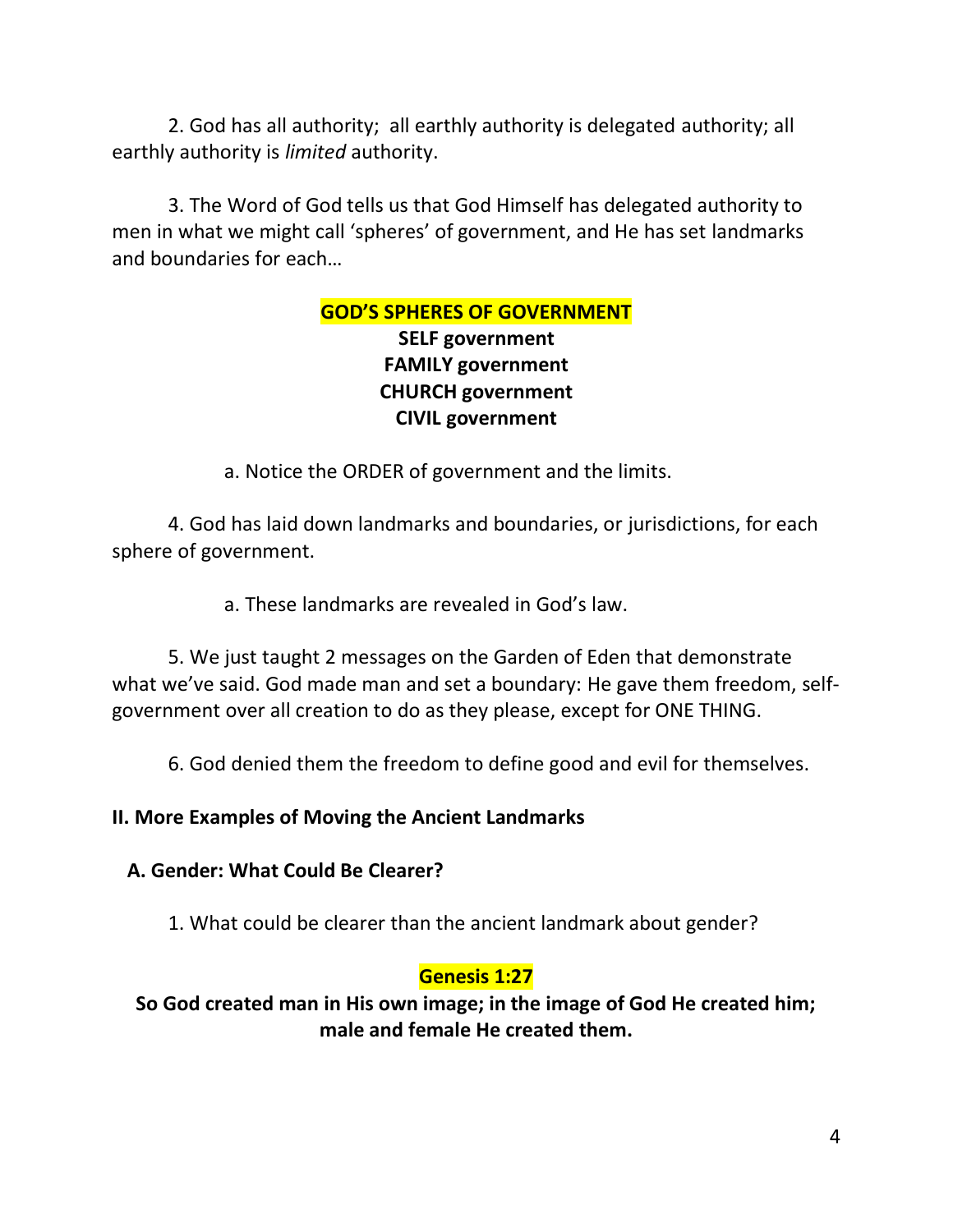2. God set a very clear, most ancient landmark about male and female; then He gave a commandment against confusion…

# **Deuteronomy 22:5**

**A woman shall not wear anything that pertains to a man, nor shall a man put on a woman's garment, for all who do so are an abomination to the Lord your God.** 

3. The ancient landmarks of male and female have been in place for 6,000 years. But today, men are moving the ancient landmarks, and wreaking confusion the subject of gender. Here's something going on this month in our schools on…

#### **Restrooms**

**Nicole Russell, The Daily Signal**

**Chicago Public Schools are now requiring schools in the district to ensure all restrooms are 'gender-neutral', erasing single-sex spaces for males and females alike.**

## **On Nov. 27, Chicago Public School Tweet, November 27,2021:**

**In compliance with new federal guidelines, all CPS students and staff will have fair and equitable access to bathroom facilities that align with their gender identity. We will be providing all schools with updated signage that makes our bathrooms more inclusive. They will make it clear that all restrooms are open for use by anyone who feels comfortable.**

## **Nicole Russell, The Daily Signal**

**This will be not only harmful to the safety and privacy of young people, it's also yet another disheartening decision to ignore biological differences between the sexes and to create an androgynous society.**

**(This affects over 340,000 students in the CPS system)**

## **Nicole Russell, The Daily Signal**

**This new policy [obliterates privacy and safety for both girls and boys,](https://www.dailysignal.com/2021/07/21/you-have-a-right-to-be-transgender-you-dont-have-a-right-to-expose-yourself-to-women/) young women and young men. Single-sex restroom spaces are just not common sense. Imposing this policy by fiat on the entire district ensures the majority suffers for the sake of a tiny handful of transgender youth. It's not clear whether parents were polled or given a heads-up about this new policy beforehand.**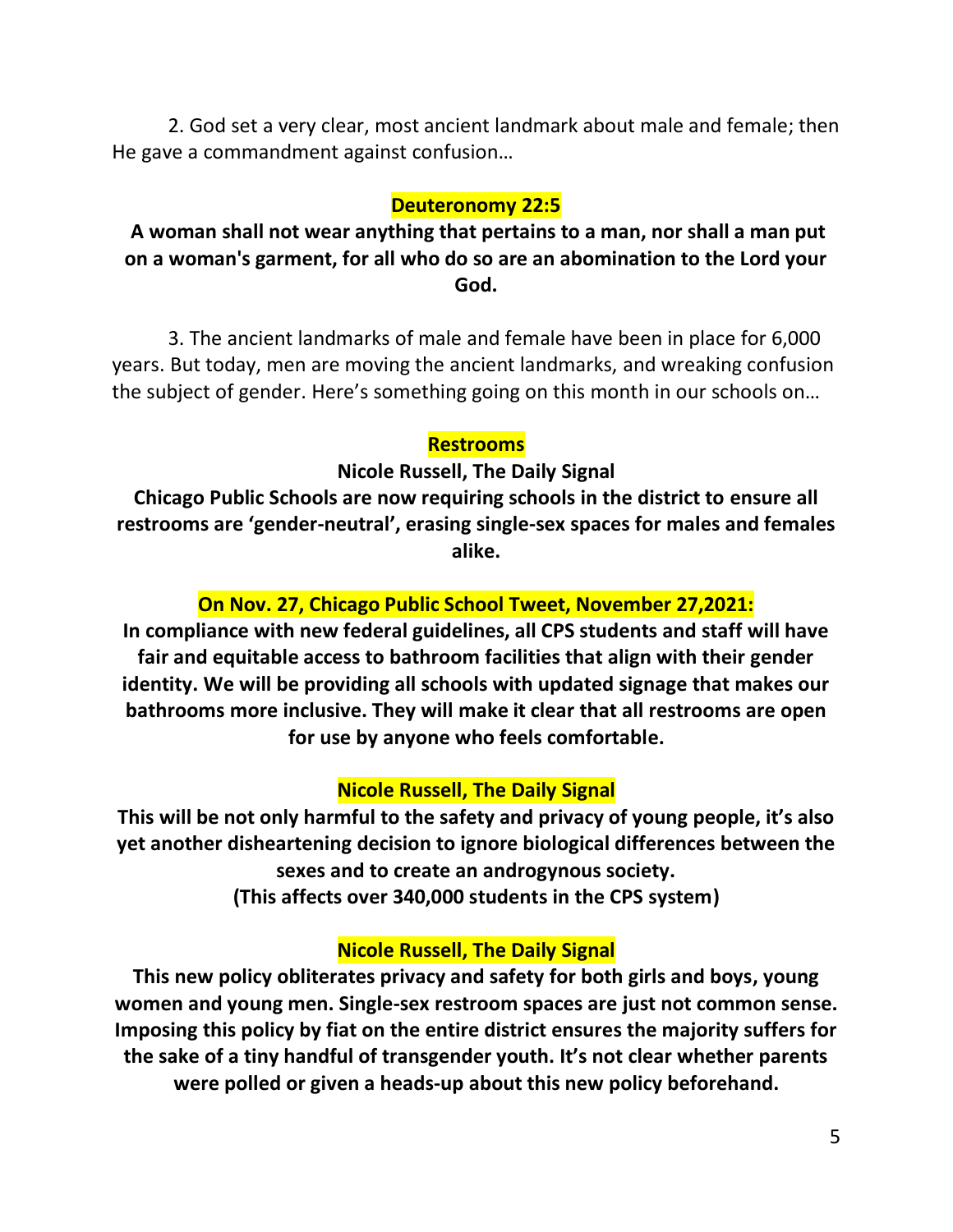# **Nicole Russell, The Daily Signal**

**So-called 'social justice' issues such as transgender bathrooms are growing in prominence even though the population of transgender students remains vanishingly [small](https://www.edweek.org/leadership/how-many-transgender-children-are-there/2017/03). In addition, while school administrations focus on 'all-gender' bathrooms, the real purpose of schools—namely, to educate—takes a back seat to social engineering.**

4. This is a violation of God's jurisdictional boundaries on several levels:

- a. It is a violation of God's law (confusion)
- b. It is a violation of parental rights
- c. It is dereliction of duty of the real responsibility of the school

d. Russell reports that according to recent [statistics,](https://wirepoints.org/how-can-84-of-chicago-public-schools-students-graduate-when-only-26-of-11th-graders-are-proficient-in-reading-math-wirepoints-quickpoint/) Chicago Public Schools only graduates 84% of its students, and only 26% of 11th graders are proficient in reading and math. Shouldn't the school system put more emphasis and resources on helping Chicago students learn and less on changing bathroom signage?

5. What's happening in Chicago is going on across the country where there is a violation of parental boundaries by school boards run by left-leaning school boards who place themselves above the parents in decision making.

a. Many parents don't realize that Marxist Socialists always see the children as the property of the state.

## **Adolf Hitler, 1933**

**"It is important to win over and train the youth in the service of a new 'national state.' When an opponent declares, 'I will not come over to your side', I calmly say, 'Your child belongs to us already…. What are you? You will pass on. Your descendants, however, now stand in the new camp. In a short time, they will know nothing else but this new community."**

6. This is not education; it is indoctrination. And the same Marxist Socialist agenda of governmental overreach is happening in Washington in regards to private property.

**B. Removing the Ancient Landmarks in Civil Government (Politics)**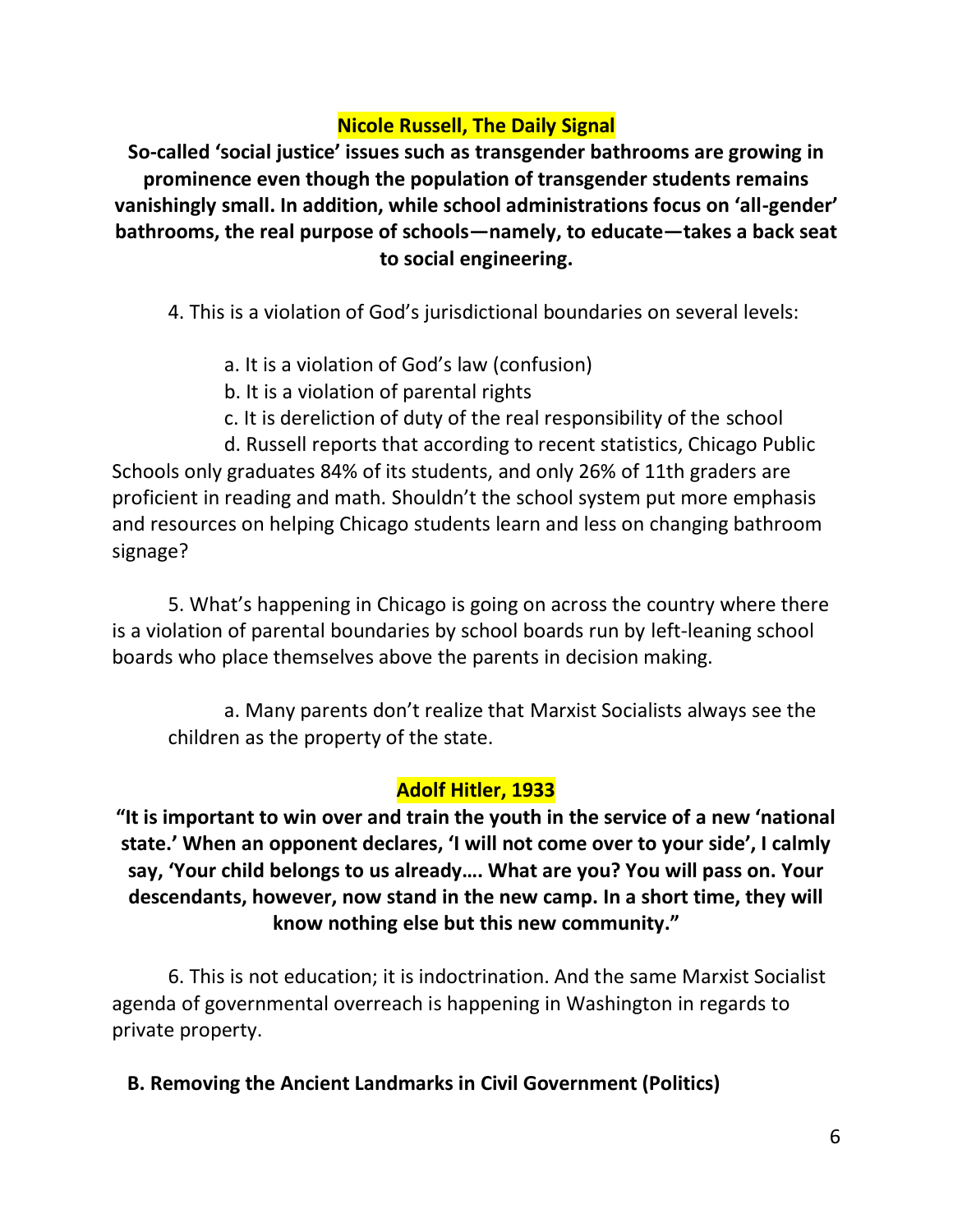1. We sometimes overlook the obvious implications of 2 of the 10 commandments.

#### **Exodus 20:15,17**

# **8 th Commandment "You shall not steal." 10th Commandment You shall not covet…anything that is your neighbor's.**

2. God Himself has ordained our right to own personal property! If He didn't, why give these commandments? But the current political party in power is run by Communist socialists who follow the teachings of…

#### **Karl Marx**

# **The right to hold private property is a crime against the state.**

3. The same people who think they have a right to do away with gender; the same people who think they own your children, are the same people who see themselves as entitled to take away your money and redistribute it as they see fit.

a. And many Americans, including many stupid Christians, see no problem with it; we elected a man to 2 terms who said this…

## **President Barack Obama**

**"I think when you spread the wealth around, it's good for everybody."** (And that's what he did for 8 years…)

b. The party's next presidential candidate ran on the same idea:

## **Hillary Rodham Clinton**

## **"We're going to take things away from you on behalf of the common good."**

c. In his book 'God Versus Socialism, Dr. Joel McDurmon explains their worldview….

**Dr. Joel McDurmon, God Versus Socialism**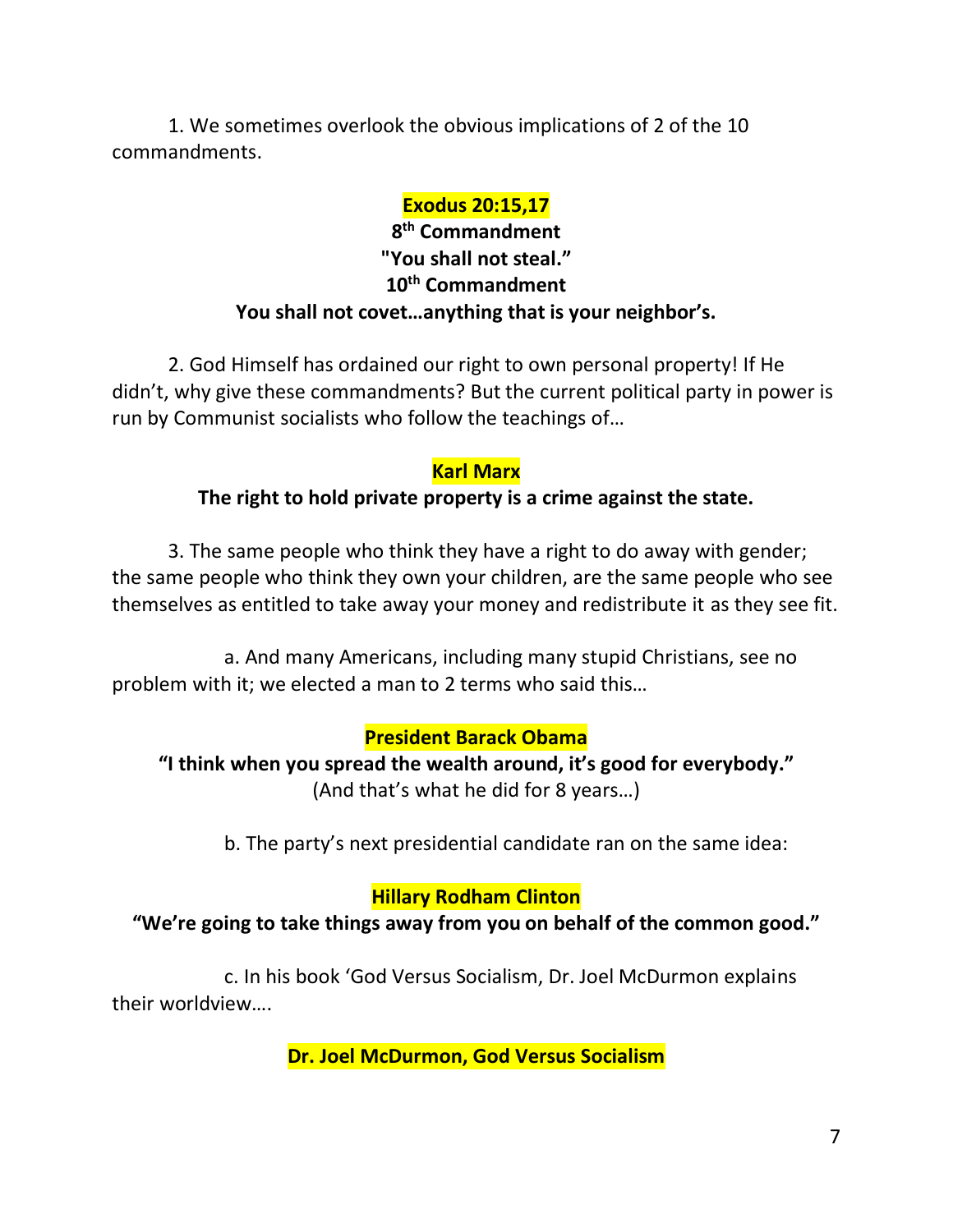**"Socialism is the belief that stealing is acceptable as long as another man or group of men says so. Socialism believes in theft by majority vote, or theft by a majority of representatives' votes in Congress. Socialism is the belief that it's OK to steal from your neighbor if you do it by means of the power of the government."**

c. Thank God American voters bounced Hillary on her behind back to her luxury multi-million-dollar mansions in Chappaqua, NY and Washington, D.C. d. But we still have to live with Marxist-Socialists like Senator Bernie Sanders, a committed communist, who stays in power by making godlike pronouncements on a new set of fabricated rights our founding fathers never dreamed of.

# **Senator Bernie Sanders**

**"Health care must be recognized as a right, not a privilege. A college education should be a right, not a privilege. We need a revolution in the way that the United States funds higher education."**

4. Our country is now controlled by those who believe that our salvation will come from Communism instead of from God.

## **President Barack Obama**

## **"Our individual salvation depends on our collective salvation."**

5. We are dealing with leaders who see themselves as our saviors! And their breathtaking abuse of political power, government corruption and overreach has many of us echoing the words of the prophet Job…

## **Job 24:1-2 NLT**

**"Why doesn't the Almighty bring the wicked to judgment? Why must the godly wait for Him in vain? Evil people steal land by moving the boundary markers. They steal livestock and put them in their own pastures.**

6. The good new is that God IS already judging them, even as He did in the days of the prophet Hosea...

**Hosea 5:10-12**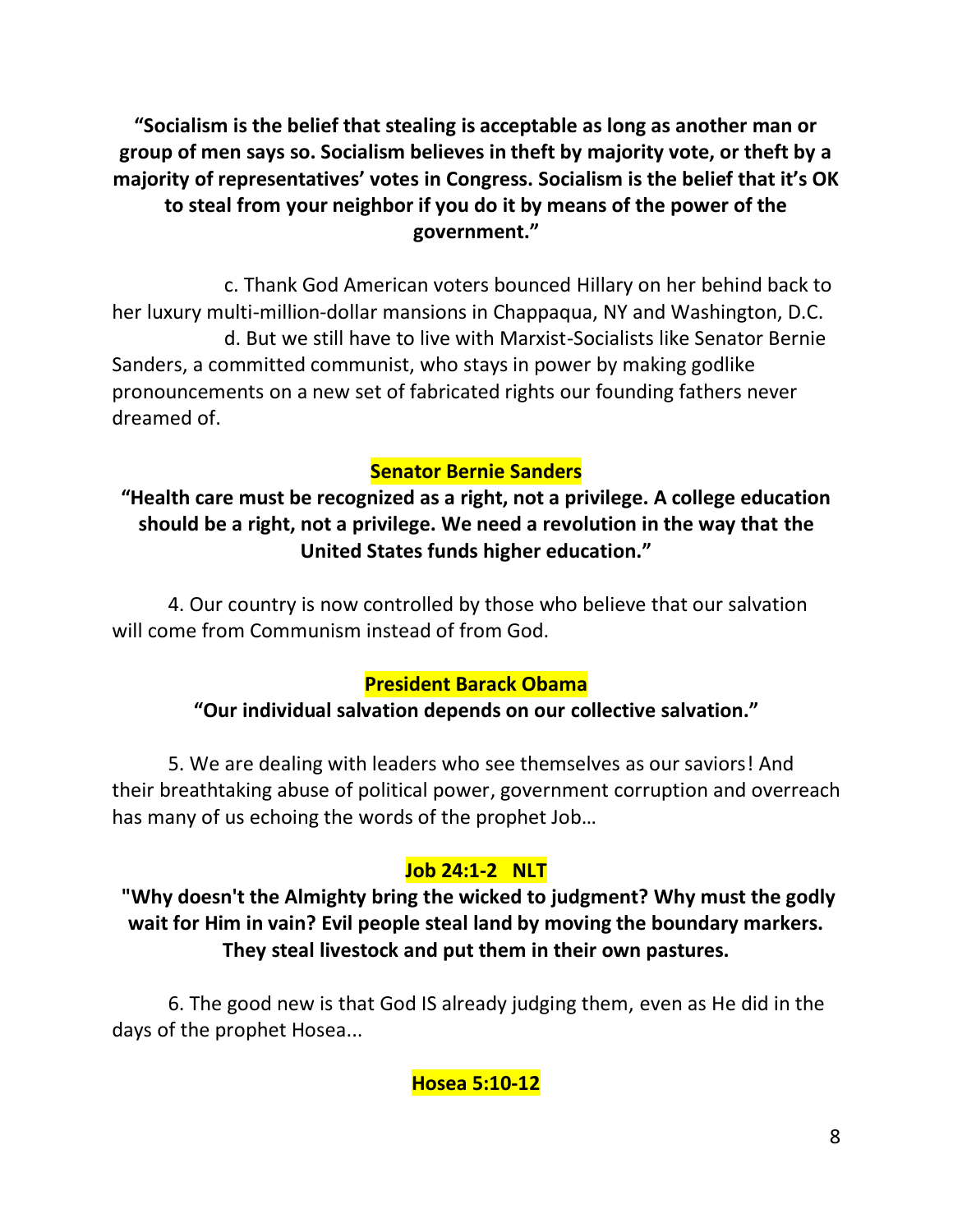**The princes of Judah are like those who remove a landmark; I will pour out My wrath on them like water. Ephraim is oppressed and broken in judgment, because he willingly walked by human precept. Therefore I will be to Ephraim like a moth, and to the house of Judah like rottenness.**

7. All these judgments have come upon because men are removing the ancient landmarks established by our founding fathers, who created the Constitution and Bill of Rights modeled after the Word of God, which limits civil government to its proper sphere!

#### **C. America's Ancient Landmarks**

1. Our founding documents guaranteed a man's freedom to private property and self-government under the law.

2. The ancient landmarks were established:

# **The Declaration of Independence**

**We hold these truths to be self-evident, that all men are created equal; that they are endowed by their Creator with certain unalienable rights; that among these are life, liberty, and the pursuit of happiness; that to secure these rights, governments are instituted among men, deriving their just powers from the consent of the governed.**

3. Our founding fathers laid the landmarks for a form of government based on biblical principles unmatched by any nation in human history except Israel.

#### **Julius Ruechel**

**In this re-imagining of society, the herd is not the central pillar of society. The central pillar of society is the individual, the minority of one. From this perspective, the authority granted to government is only temporary, on loan by citizens, and can be withdrawn at any time.**

#### **Julius Ruechel**

**The Founding Fathers believed that the State should no longer have the authority to play the role of a shepherd, parent, or gold-giver and that we are not its children. Government was merely meant as a safeguard to step in when**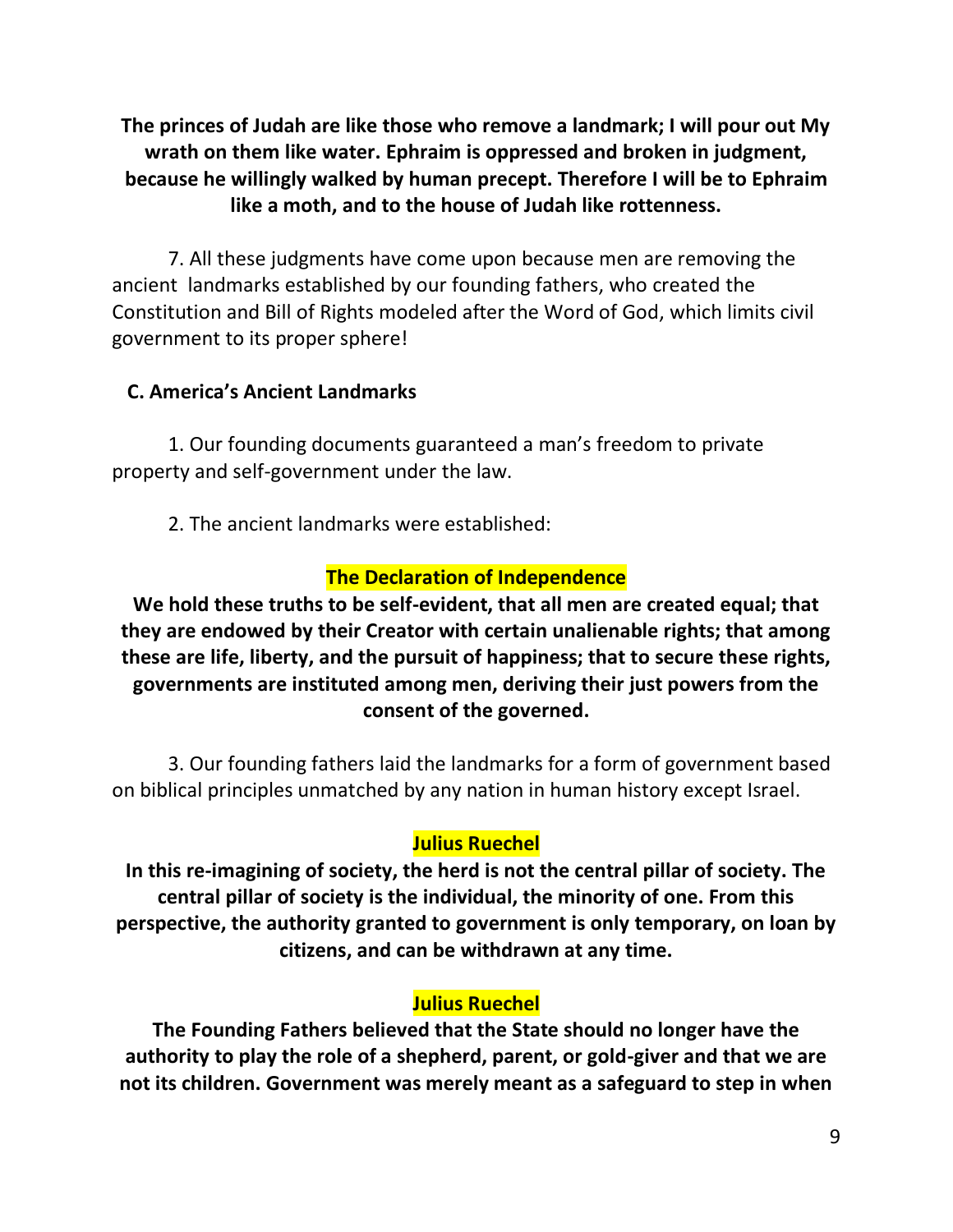# **free people are unable to defend their rights and freedoms against peers or hostile nations that step over the line. It was (and still is) a truly radical and revolutionary idea.**

4. All this is beautifully articulated in the words of our 3rd President...

# **Thomas Jefferson**

**"A wise and frugal government, which shall restrain men from injuring one another, shall leave them otherwise free to regulate their own pursuits of industry and improvement, and shall not take from the mouth of labor the bread it has earned -- this is the sum of good government."**

5. God has given us godly men from time to time who remind us of the ancient landmarks…

# **Ronald Reagan**

# **Man is not free unless government is limited.**

6. Our current crisis is the curse come upon us from those who have moved the ancient landmarks; they offer us change and prosperity if we will believe that big government an save us.

# **Julius Ruechel**

**In this radical re-imagining of the social contract, change and prosperity come from below, from the naturally evolving culture and the free choices of individuals, rather than being imposed by leaders from above. This makes every single individual wholly responsible for their own well-being rather than looking to the government to put its fingers on the scales on their behalf to deliver privilege and prosperity.**

7. What made America great was the sense of personal responsibility for their condition; it was a democracy built on something called…

# **Meritocracy**

**A system, organization, or society in which people are chosen and moved into positions of success, power, and influence on the basis of their demonstrated abilities and merit.**